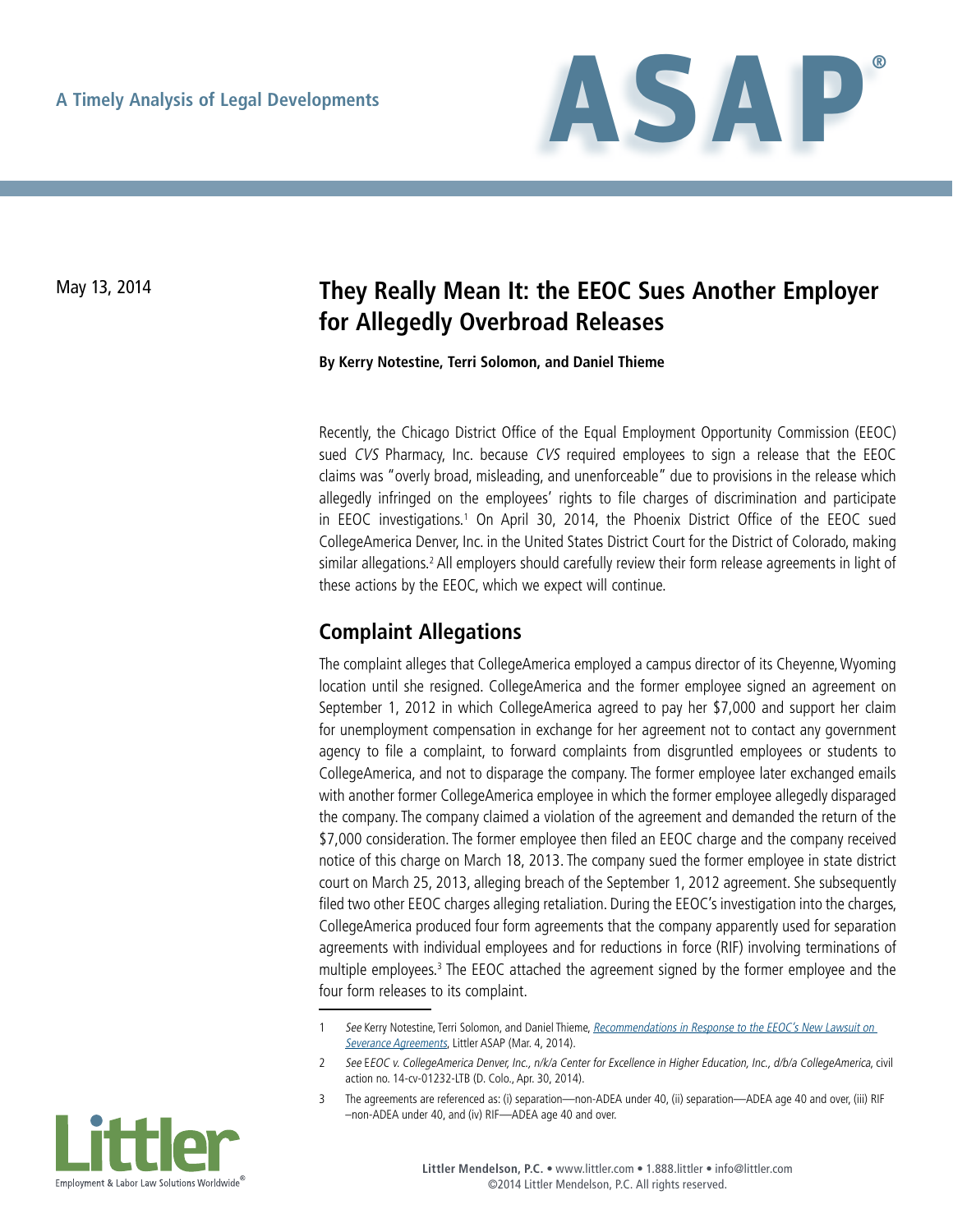As in the CVS case, the EEOC asserts in the CollegeAmerica matter that provisions of the agreements requiring release of claims, cooperation with the company, and non-disparagement violate the Age Discrimination in Employment Act (ADEA) because those provisions allegedly chill the rights of individuals to file charges of discrimination and participate in EEOC and state agency investigations. The EEOC also challenges additional provisions in the CollegeAmerica agreements not present in the CVS release, e.g., clauses specifically prohibiting contact with government agencies and/or cooperation with others who filed complaints against the company, a clause representing that the individual has filed no claims to date, and a clause certifying that the former employee disclosed all non-compliance with regulatory requirements (including providing a sheet to list any instances of non-compliance of which the employee was aware). The EEOC further referenced that the form agreement included a severability clause and alleged that CollegeAmerica retaliated against the former employee by filing and pursuing the lawsuit after she filed EEOC charges.

## **Analysis**

Littler's March 4, 2014 ASAP provides important background on this issue. All employers should be aware that the EEOC has taken a consistent position since its 1997 Enforcement Guidance: that agreements prohibiting the filing of charges or participating in investigations violate the ADEA and Title VII, as well as all other statutes enforced by the EEOC. See Enforcement Guidance on non-waiveable rights under Equal Employment Opportunity Commission (EEOC) enforced statutes, EEOC Notice No. 915.002 (4/10/97). Thus, provisions such as that included in the agreement signed by the former employee prohibiting her from filing complaints or grievances with government agencies should be avoided. Note that a waiver of the right to recovery generally remains permissible, and we recommend including such a provision in releases along with a statement that nothing in the agreement prevents the individual from filing a charge or participating in a government investigation.

We noted in our prior ASAP on the CVS litigation that the National Labor Relations Board (NLRB) has taken similar, and perhaps even more aggressive, positions attacking various kinds of employee agreements on the basis that they improperly attempt to limit employees' exercise of the right to engage in concerted activity with co-workers granted by Section 7 of the National Labor Relations Act (NLRA), 29 U.S.C. § 157. Because of these concerns, we also recommended in our prior ASAP that employers consider including a specific reference to the right to file charges and participate in investigations with the NLRB as well as the EEOC, and the additional statement that nothing in the release affects an individual's right to engage in concerted activity protected by Section 7 of the NLRA.

Because courts have not rendered final decisions in the CVS and CollegeAmerica cases, it is less clear how employers should address claims that the other provisions of the agreements "chilled" individuals' rights to file charges or participate in investigations. Certainly, employers have legitimate interests in continued cooperation with former employees, non-disparagement, and confidentiality. In order to avoid claims of chilling employee rights, we recommend that releases and separation agreements clearly state that the former employee's continued right to file charges and participate in investigations is not restricted by any provision of the agreement, including release of claims, confidentiality, non-disparagement, covenants-not-to-sue, cooperation, and representations about prior claims and compliance issues.

The EEOC does not specifically indicate in the CollegeAmerica complaint why the severability clause in the agreements is problematic. A severability clause provides that an invalid provision should be separated from the rest of the agreement, and the rest of the agreement will be enforceable. The EEOC indicates that this CollegeAmerica agreement did not include a severability clause, while the form agreements attached to the complaint did include such a clause. Perhaps the EEOC may take the position that this CollegeAmerica agreement is invalid in its entirety because it did not include a severability clause, while certain provisions of the form agreements might be enforceable because such agreements did include a severability clause. Littler will monitor developments in this litigation and provide updates as warranted.

Of course, employers also should be careful to avoid adverse actions in close proximity to protected acts like filing of EEOC charges. According to the EEOC's allegations in the complaint, the employer filed the lawsuit and took certain actions in the litigation immediately after the former employee filed charges of discrimination. Even if the filing of the charges was not the reason for the company's actions, the timing of the litigation likely raises a possible inference of retaliation which CollegeAmerica may find difficult to rebut.

## **Recommendations**

The recommendations from our prior ASAP on the EEOC v. CVS litigation apply to this new EEOC lawsuit. Here are those recommendations with additional commentary: